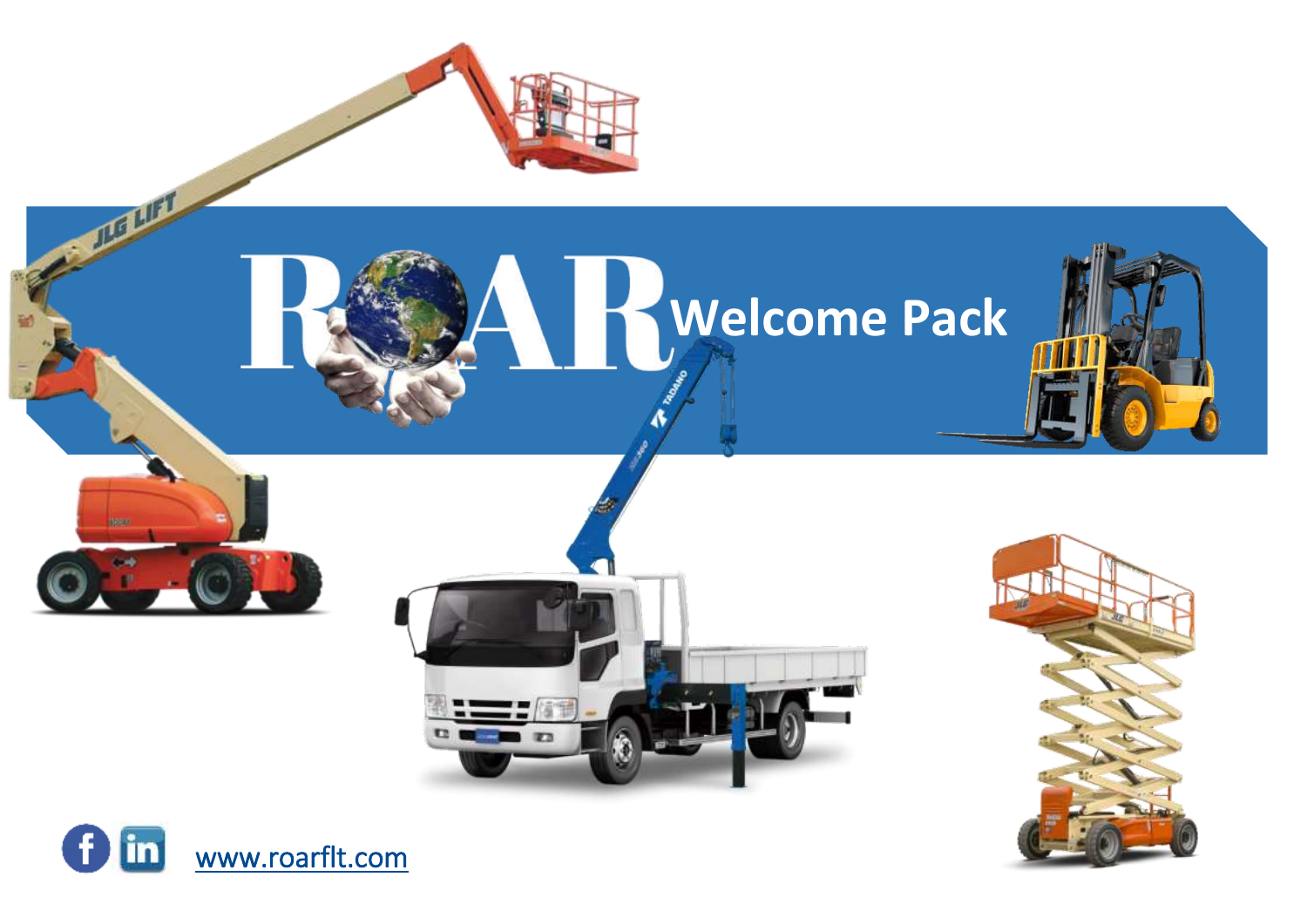

# **Table of Contents**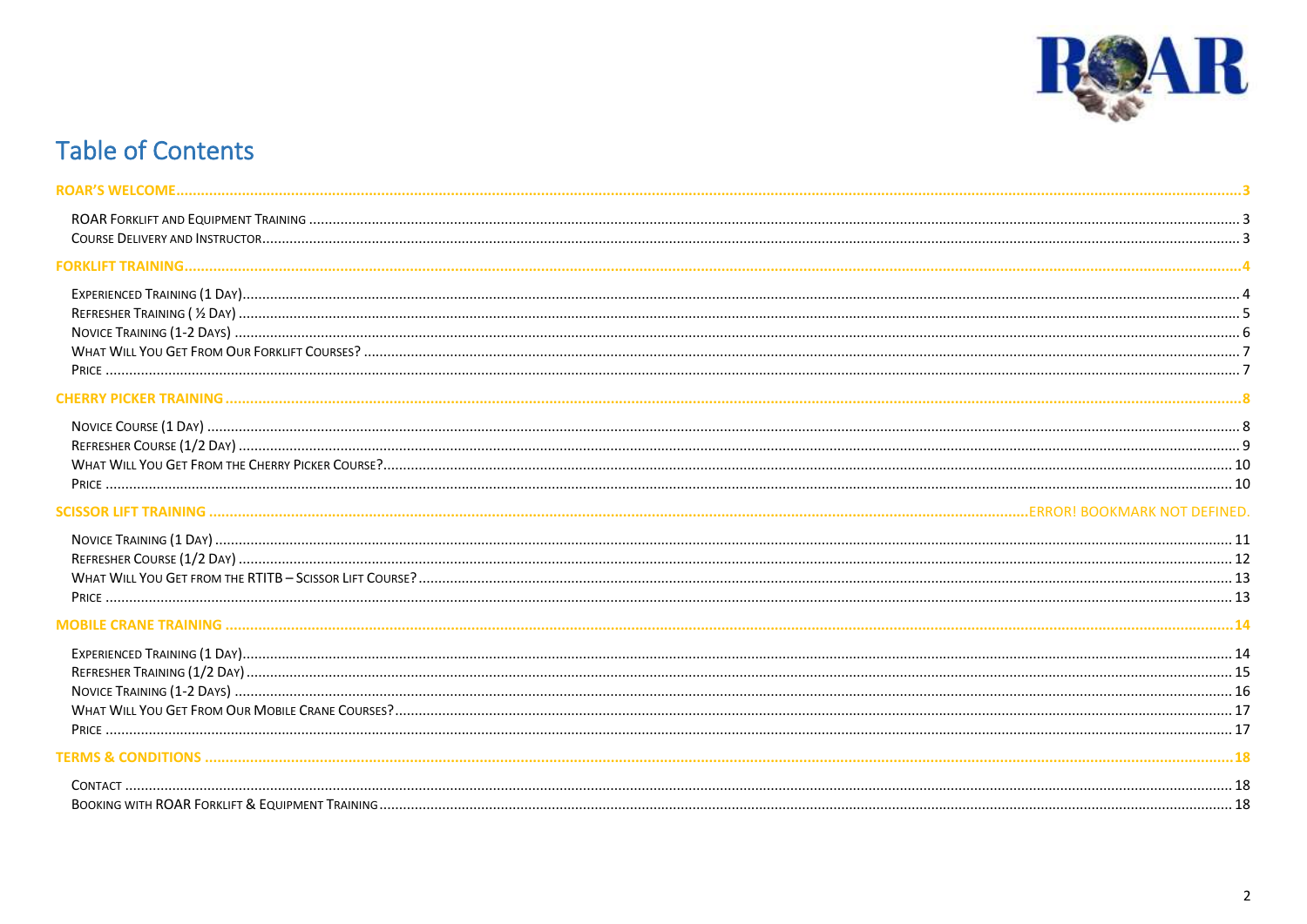

# <span id="page-2-0"></span>ROAR's Welcome

## <span id="page-2-1"></span>ROAR Forklift and Equipment Training

We firmly believe that quality training is vital for all our clients and all our courses are developed with this in mind. As an RTITB Certified Ccompany, we deliver the highest standard of training, providing continued support to trainees at every stage of the course.

We understand how to produce training programs that your staff will find relevant and easy to understand. Each course is structured so your staff can master a new skill at a pace that best suits their capabilities. Being seasoned experts in this field, we are able to deliver the highest level of training with enthusiasm. We ensure that all training programms are kept up to date with changes in local legislation and best practices in the field.

## <span id="page-2-2"></span>Course Delivery and Instructor

Training will be delivered by our ROAR (RTITB Qualified) Instructor.

As communication is our prioirty, we offer courses in both English and Maltese.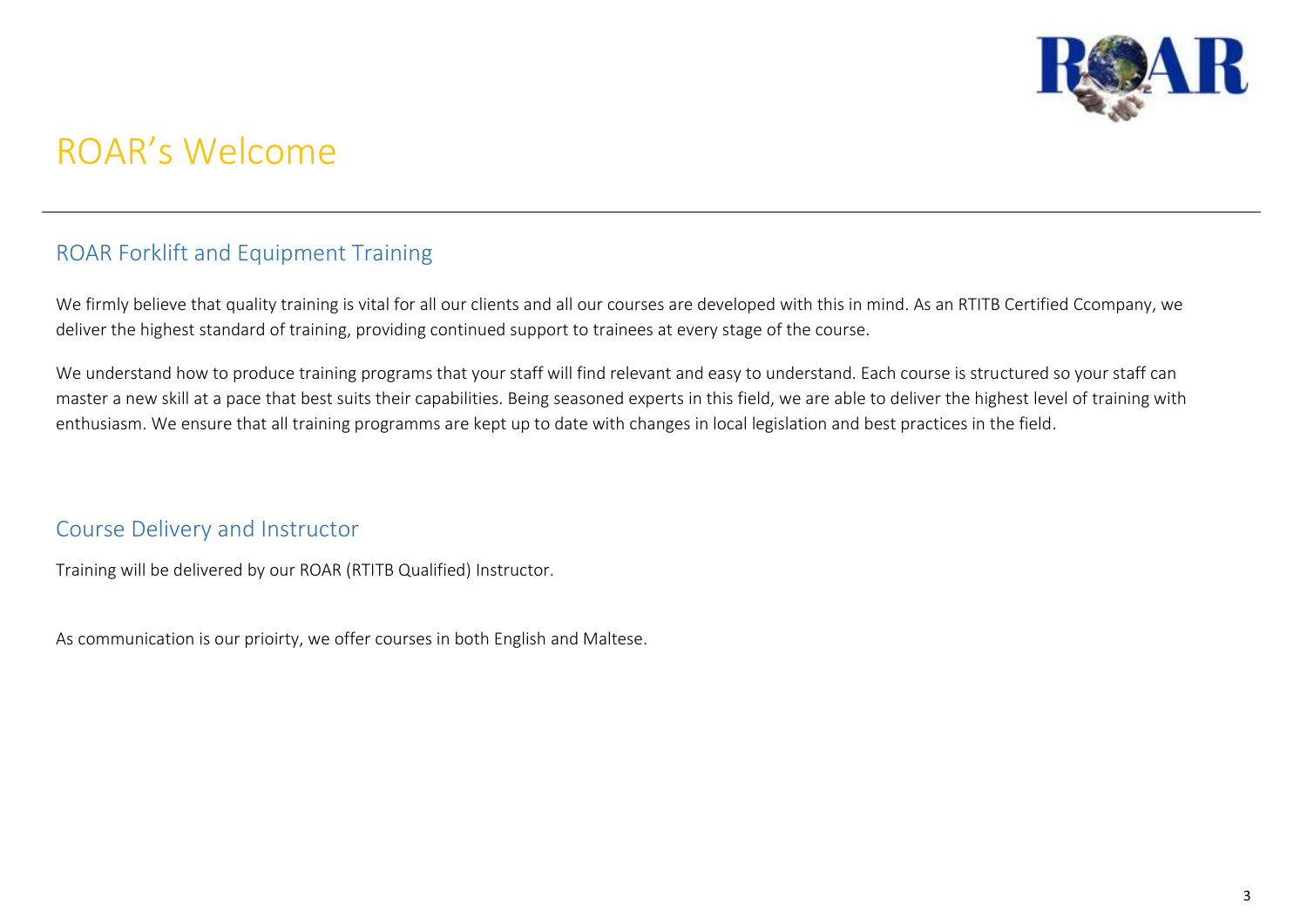

# <span id="page-3-0"></span>Forklift Training

# <span id="page-3-1"></span>Experienced Training (1 Day)

Our RTITB Forklift – Experienced Operator Course is for existing operators with previous experience using a forklift truck but without formal training.

The RTITB Experienced Forklift Course will include theory instruction, followed by practical operator training and assessment in compliance with the HSE Code of Practice L117. This course enables the successfully trained operator to use any forklift (up to a 5000 kg lifting capacity) (with authorisation) globally.

The Counterbalance Forklift is the most common forklift in use today and is the workhorse for most materials handling operations.

- Course Duration: 1 Day, from 4-6 hours (depending on number of trainees)
- Delivery Method: Classroom & Practical Training and Assessment
- Prerequisite: None
- Awarding Body: RTITB
- Assessment: Multiple Choice & Written Paper and Practical Skills Assessment
- Certification: Each successful delegate will receive an In-house RTITB Certificate of Training (*valid for three years)*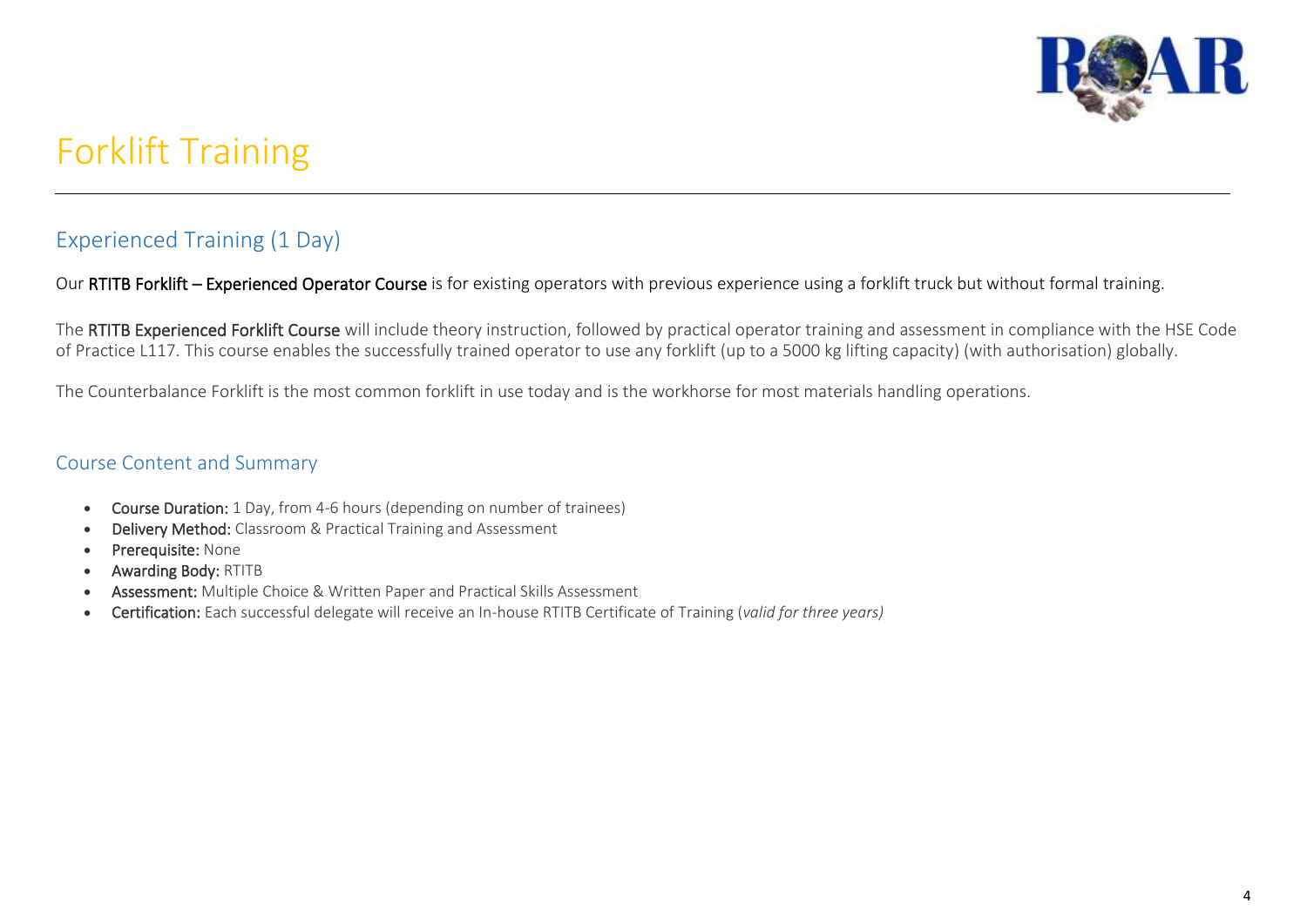

# <span id="page-4-0"></span>Refresher Training ( ½ Day)

Our RTITB Forklift Training Course - Refresher is only available for operators who have held certification in the past and wish to renew their license to operate a forklift.

The RTITB Refresher Course will include theory instruction, followed by practical operator training and assessment in compliance with the HSE Code of Practice L117. This course enables the successfully trained operator to use any forklift (up to a 5000 kg lifting capacity) (with authorisation) globally.

The Counterbalance Forklift is the most common forklift in use today and is the workhorse for most materials handling operations.

- Course Duration: Half A Day, usually 4 hours (flexible)
- Delivery Method: Classroom & Practical Training and Assessment
- Prerequisite: None
- Awarding Body: RTITB
- Assessment: Multiple Choice & Written Paper and Practical Skills Assessment
- Certification: Each successful delegate will receive an In-house RTITB Certificate of Training (*valid for three years)*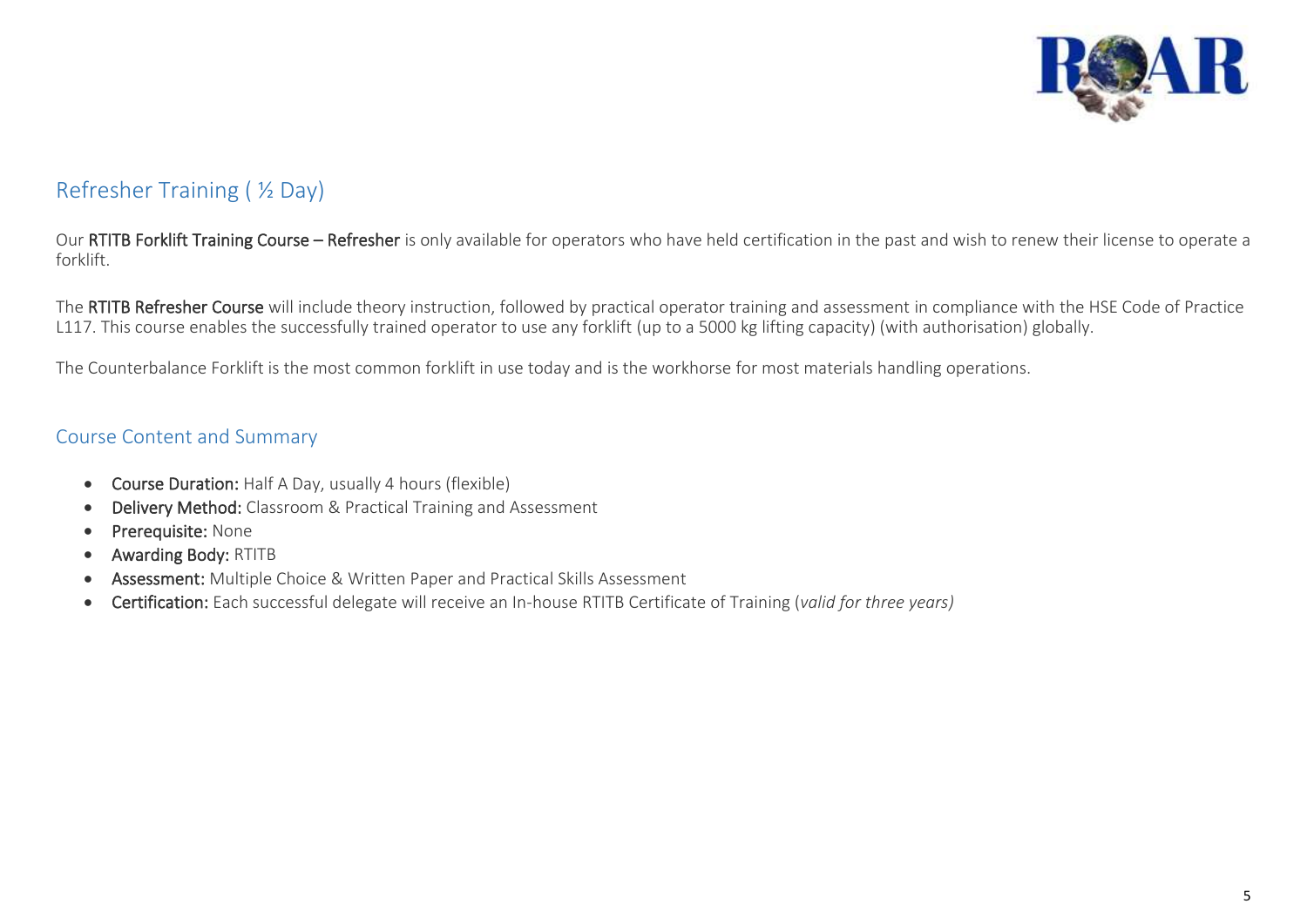

# <span id="page-5-0"></span>Novice Training (1-2 Days)

#### The RTITB Forklift Training Course – Novice Operator is for operators with little or no previous experience using a forklift truck.

This RTITB Forklift Novice Course will include theory instruction, followed by practical operator training and assessment in compliance with the HSE Code of Practice L117. This course enables the successfully trained operator to use any forklift (up to a 5000 kg lifting capacity) (with authorisation) globally.

The Counterbalance Forklift is the most common forklift in use today and is the workhorse for most materials handling operations.

- Course Duration: 1-2 Days, usually 12 hours (flexible)
- Delivery Method: Classroom & Practical Training and Assessment
- Prerequisite: None
- Awarding Body: RTITB
- Assessment: Multiple Choice & Written Paper and Practical Skills Assessment
- Certification: Each successful delegate will receive an in-house RTITB Certificate of Training (*valid for three years)*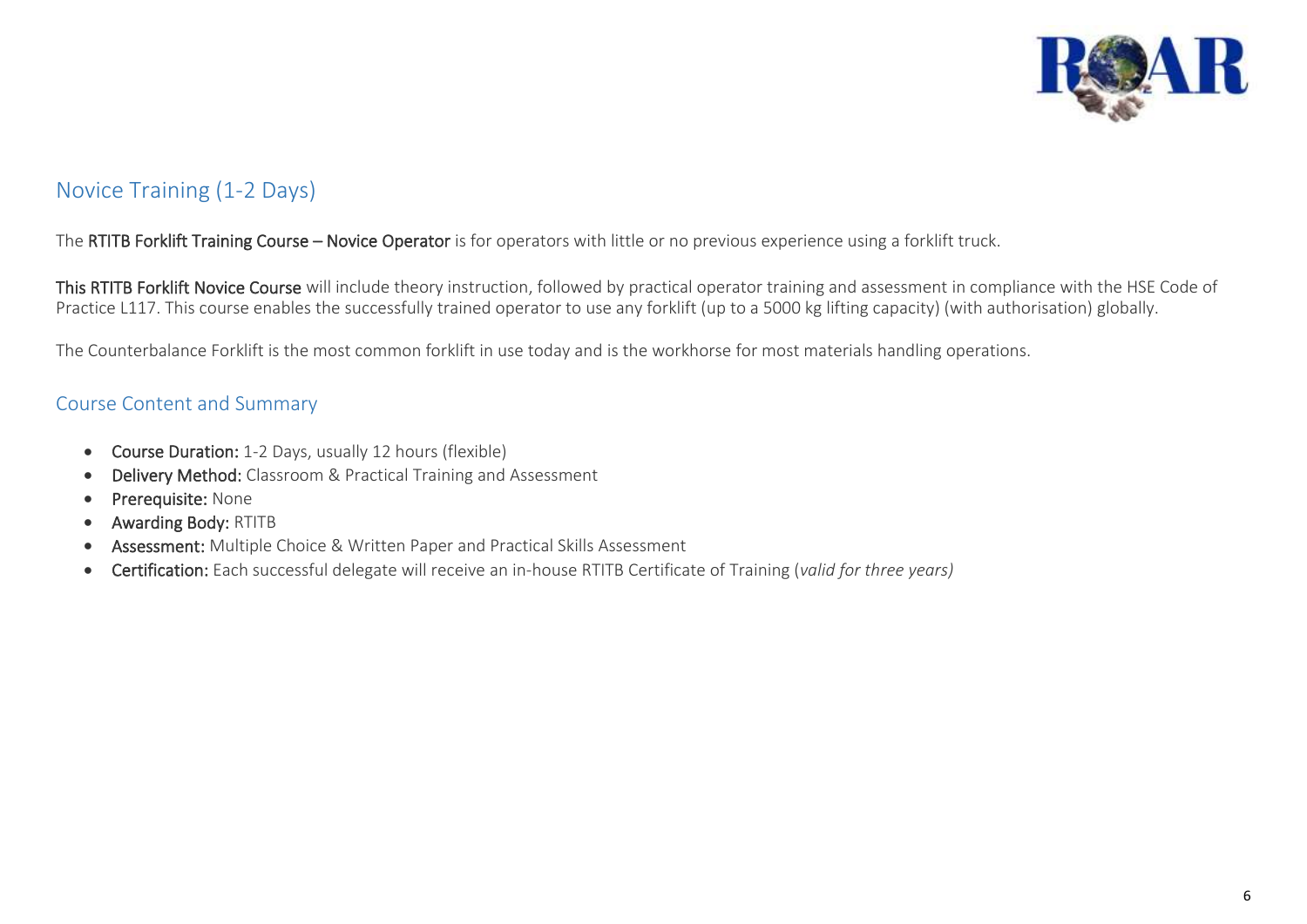

# <span id="page-6-0"></span>What Will You Get From Our Forklift Courses?

Successful operators will have a better understanding of relevant legislation, best practice and refresh their skills. They will be able to safely operate a Fork Trucks (up to 5000kg capacity), in line with current approved methods and manufacturer's instructions.

Our course programmes include:

- Introduction to the lift truck to be used
- Pre-use inspection and take over maintenance
- Controls and instruments
- Weight assessment
- Starting, moving and stopping the truck
- Handling laden and unladen pallets
- Operation of hydraulic controls
- Stacking/de-stacking free standing and in racking
- Safety code testing
- Practical test of basic operating skills
- Written test of operating knowledge

## <span id="page-6-1"></span>Price

Experienced Novice Refresher Novice Refresher Novice

Quote on Request **Quote on Request** Quote on Request **Quote on Request** Quote on Request

All Training Programmes are delivered at the Clients Facility.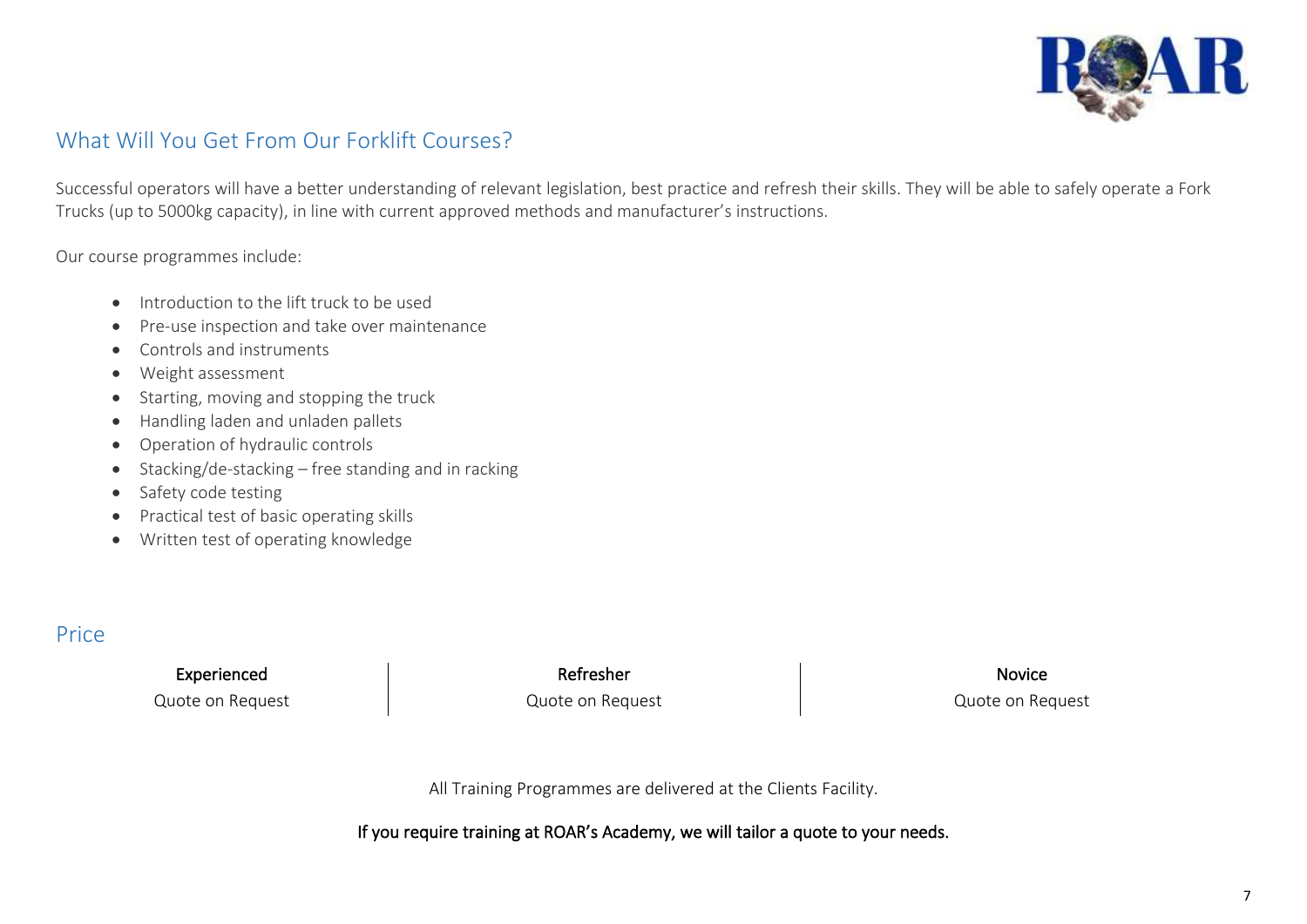

# <span id="page-7-0"></span>Cherry Picker Training

## <span id="page-7-1"></span>Novice Course (1 Day)

Our RTITB Cherry Picker Course - Novice Operator is for operators with little or no previous experience using a cherry picker.

The RTITB Cherry Picker Course includes theory instruction and assessment, followed by practical operator training and assessment in compliance with the HSE code.

This course enables the successfully trained operator to use any Cherry Picker (with authorisation) globally.

- Course Duration: 1 Day, from 7-9 hours (depending on number of trainees)
- Delivery Method: Classroom & Practical Training and Assessment
- Prerequisite: None
- Awarding Body: RTITB
- Assessment: Multiple Choice & Written Paper and Practical Skills Assessment
- Certification: Each successful delegate will receive an In-house RTITB Certificate of Training (*valid for three years)*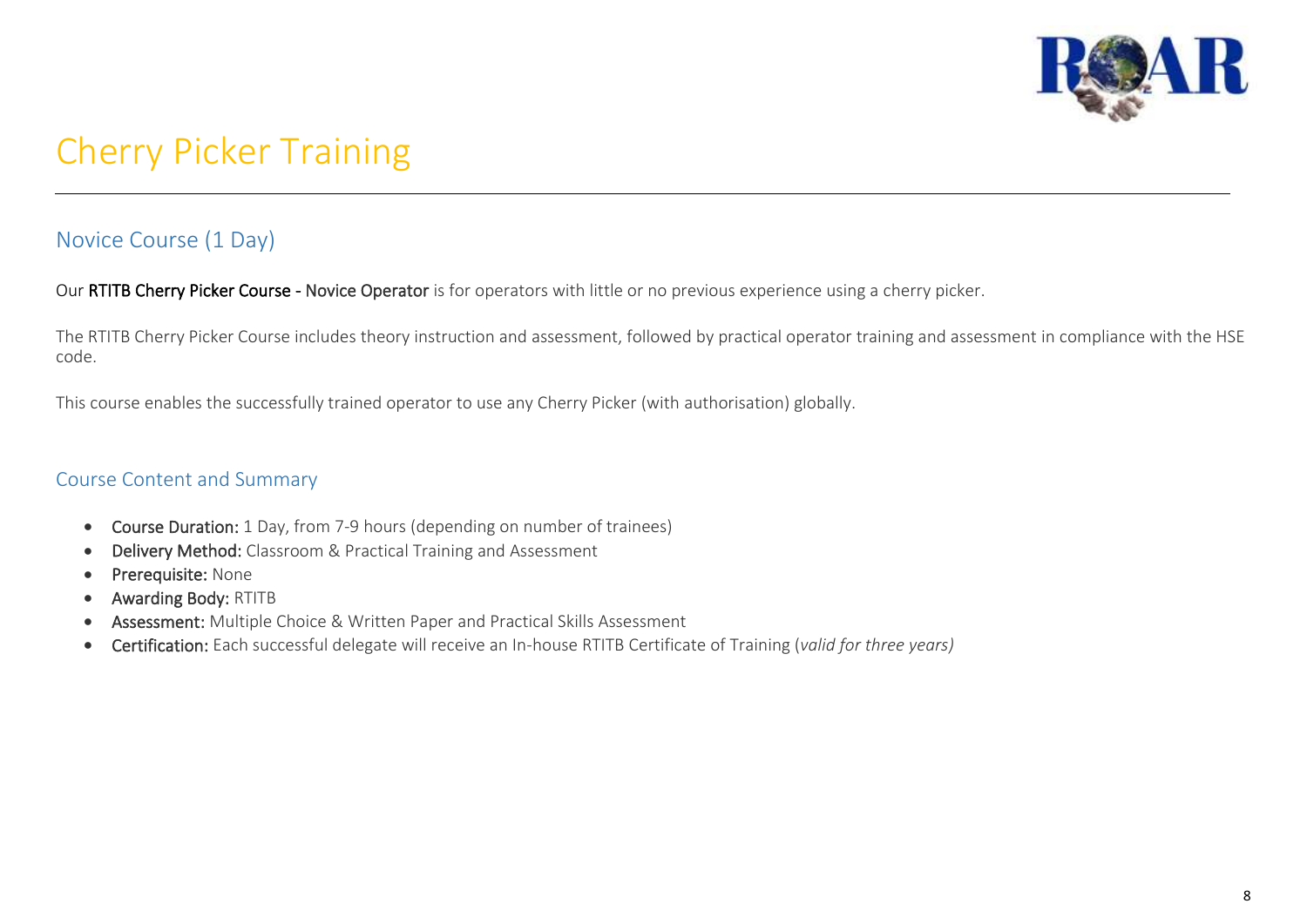

# <span id="page-8-0"></span>Refresher Course (1/2 Day)

#### The RTITB Cherry Picker Course – Refresher is for operators who have held certification in the past and wish to renew their license to operate a cherry picker.

The RTITB Cherry Picker Course includes theory instruction and assessment, followed by practical operator training and assessment in compliance with the HSE code.

This course enables the successfully trained operator to use any Cherry Picker (with authorisation) globally.

- Course Duration: 1/2 Day, from 4-5hours (depending on number of trainees)
- Delivery Method: Classroom & Practical Training and Assessment
- Prerequisite: None
- Awarding Body: RTITB
- Assessment: Multiple Choice & Written Paper and Practical Skills Assessment
- Certification: Each successful delegate will receive an In-house RTITB Certificate of Training (*valid for three years)*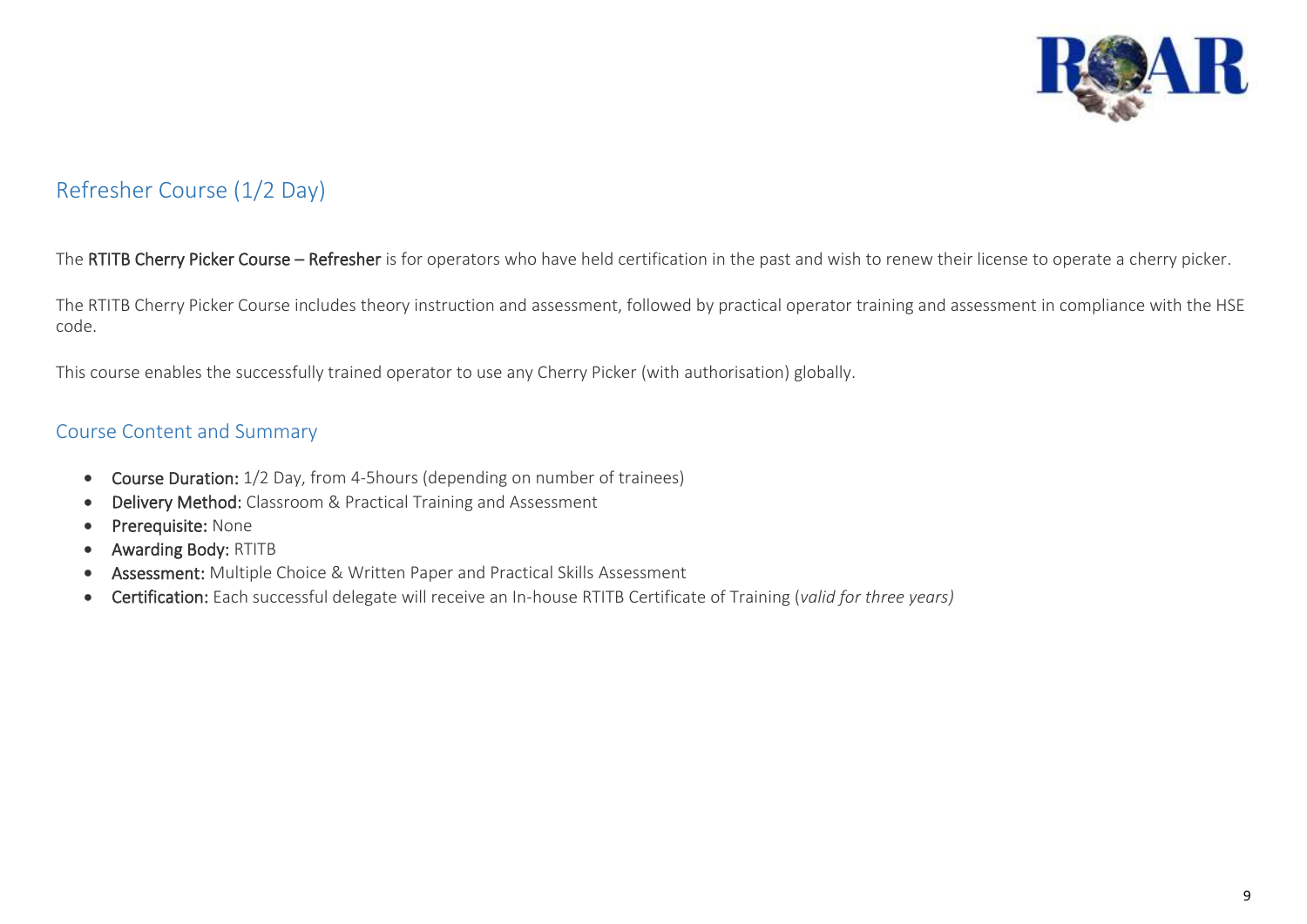

## <span id="page-9-0"></span>What Will You Get From the Cherry Picker Course?

Successful delegates will have a better understanding of relevant legislation, best practice and refresh their skills. They will be able to safely operate a Cherry Picker, in line with current approved methods and manufacturer's instructions.

The course programme includes:

- Introduction to the Cherry Picker to be used
- Pre-use inspection and take over maintenance
- Controls and instruments
- Weight assessment
- Electrical Hazard / Overhead obstacles
- Operation of hydraulic controls
- MEWP categories
- Positioning & Terrain
- Use of Personal Protective Equipment (PPE)
- Written test of operating knowledge

<span id="page-9-1"></span>Price

Refresher Novice **Refresher** Novice **Novice Refresher** 

Quote on Request Quote on Request

All Training Programmes are delivered at the Clients Facility.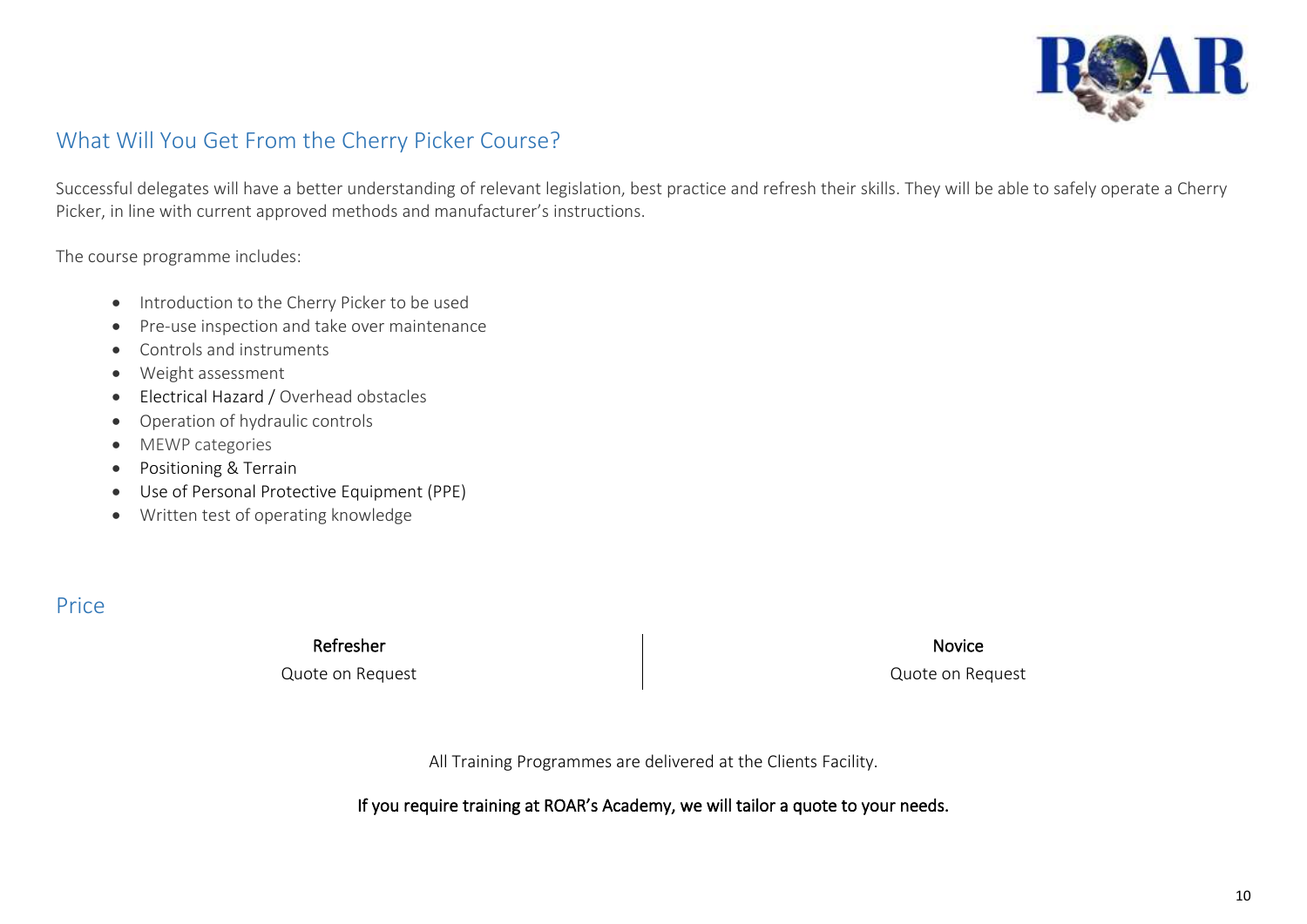

# <span id="page-10-0"></span>Novice Training (1 Day)

#### Our RTITB Scissor Lift Course - Novice Operator is for operators with little or no previous experience using a scissor lift.

The RTITB Scissor Lift Course includes theory instruction and assessment, followed by practical operator training and assessment in compliance with the HSE code.

This course enables the successfully trained operator to use any scissor lift (with authorization) globally.

- Course Duration: 1 Day, from 7-9 hours (depending on number of trainees)
- Delivery Method: Classroom & Practical Training and Assessment
- Prerequisite: None
- Awarding Body: RTITB
- Assessment: Multiple Choice & Written Paper and Practical Skills Assessment
- Certification: Each successful delegate will receive an In-house RTITB Certificate of Training (*valid for three years)*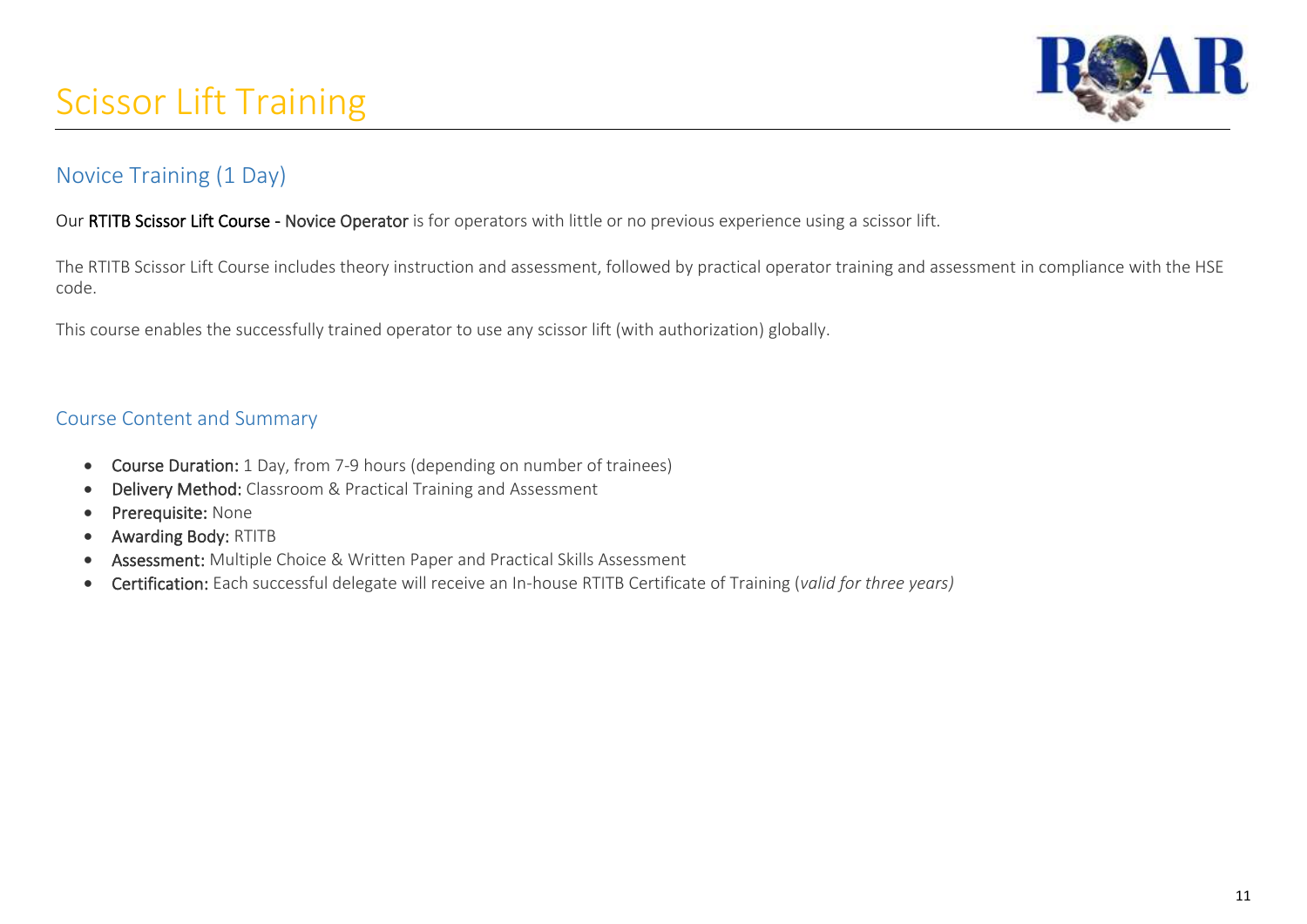

# <span id="page-11-0"></span>Refresher Course (1/2 Day)

Our RTITB Scissor Lift Course - Refresher is for operators who have held certification in the past and wish to renew their license to operate a scissor lift.

The RTITB Scissor Lift Course includes theory instruction and assessment, followed by practical operator training and assessment in compliance with the HSE code.

This course enables the successfully trained operator to use any Cherry Picker (with authorisation) globally.

- Course Duration: 1/2 Day, from 4-5hours (depending on number of trainees)
- Delivery Method: Classroom & Practical Training and Assessment
- Prerequisite: None
- Awarding Body: RTITB
- Assessment: Multiple Choice & Written Paper and Practical Skills Assessment
- Certification: Each successful delegate will receive an In-house RTITB Certificate of Training (*valid for three years)*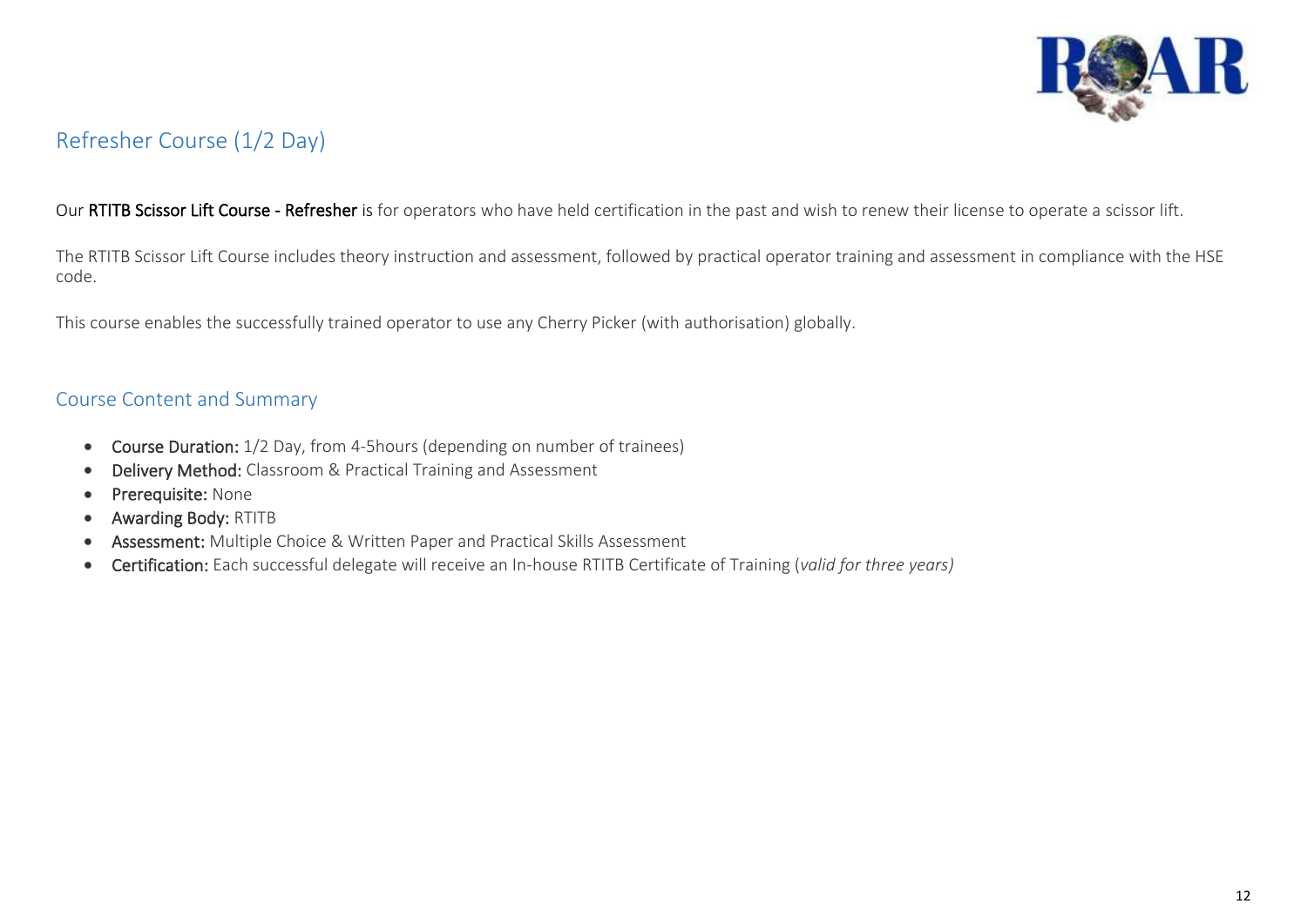

# <span id="page-12-0"></span>What Will You Get from the RTITB – Scissor Lift Course?

Successful delegates will gain a better understanding of current relevant legislation, best practice and refresh their skills and ability in the safe use of a scissor lift in line with current approved methods and manufacturer's instructions.

## The course programme includes:

- Introduction to the Scissor Lift to be used
- Pre-use inspection and take over maintenance
- Controls and instruments
- Weight assessment
- Electrical Hazard / Overhead obstacles
- Operation of hydraulic controls
- MEWP categories
- Positioning & Terrain
- Use of Personal Protective Equipment (PPE)
- Written test of operating knowledge

# <span id="page-12-1"></span>Price

Quote on Request Quote on Request

Refresher Novice Refresher Novice Refresher Novice Refresher Novice

All Training Programmes are delivered at the Clients Facility.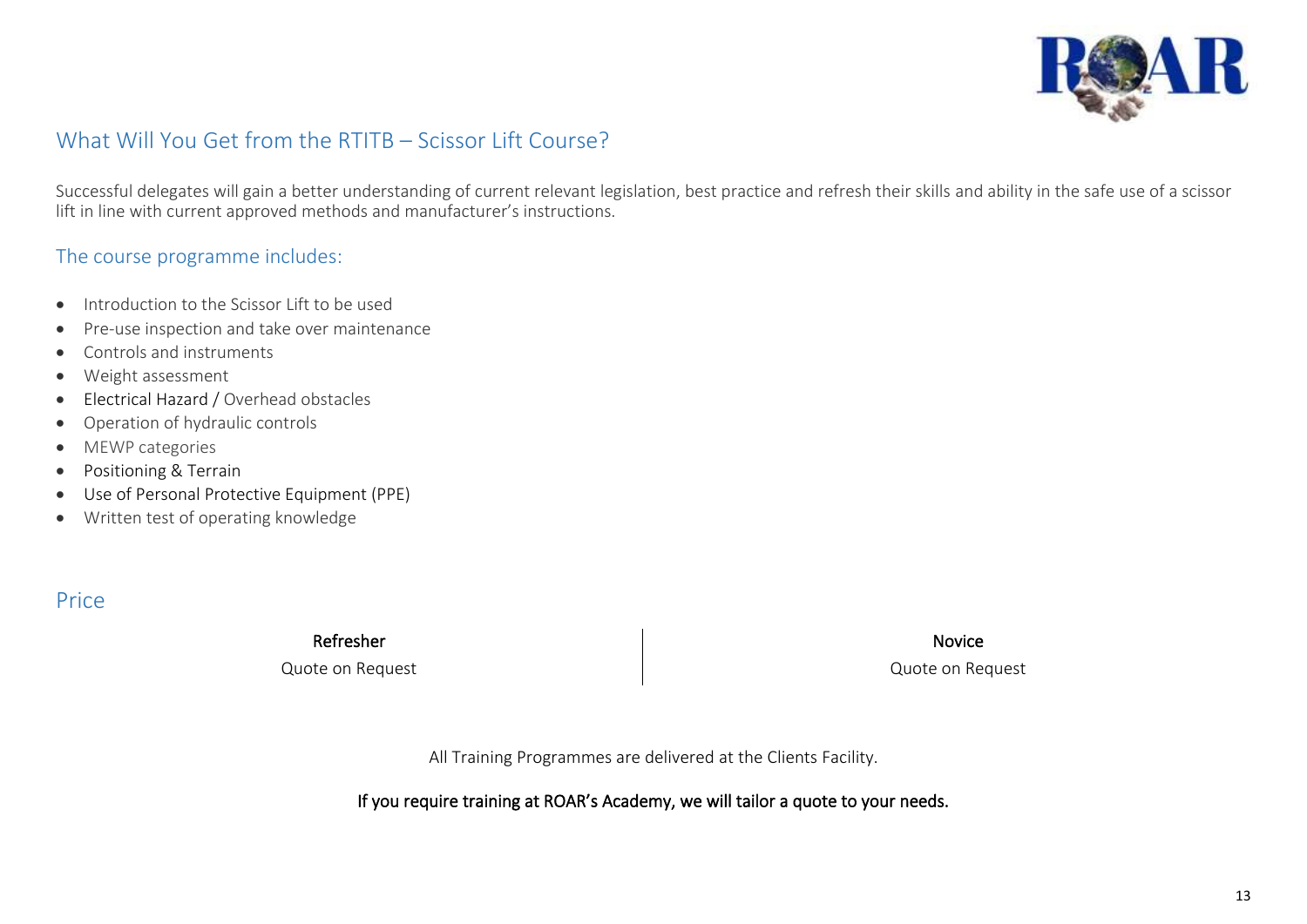

# <span id="page-13-1"></span><span id="page-13-0"></span>Experienced Training (1 Day)

#### Our RTITB Mobile Crane – Experienced Operator is for existing operators with previous experience using a Mobile Crane but without formal training.

The RTITB Experienced Mobile Crane Course will include theory instruction, followed by practical operator training and assessment in compliance with the HSE Code of Practice L117. This course enables the successfully trained operator to use the truck mounted crane safely and to the U.K Standard.

- Course Duration: 1 Day, from 4-6 hours (depending on number of trainees)
- Delivery Method: Classroom & Practical Training and Assessment
- Prerequisite: None
- Awarding Body: RTITB
- Assessment: Multiple Choice & Written Paper and Practical Skills Assessment
- Certification: Each successful delegate will receive an In-house RTITB Certificate of Training (*valid for three years)*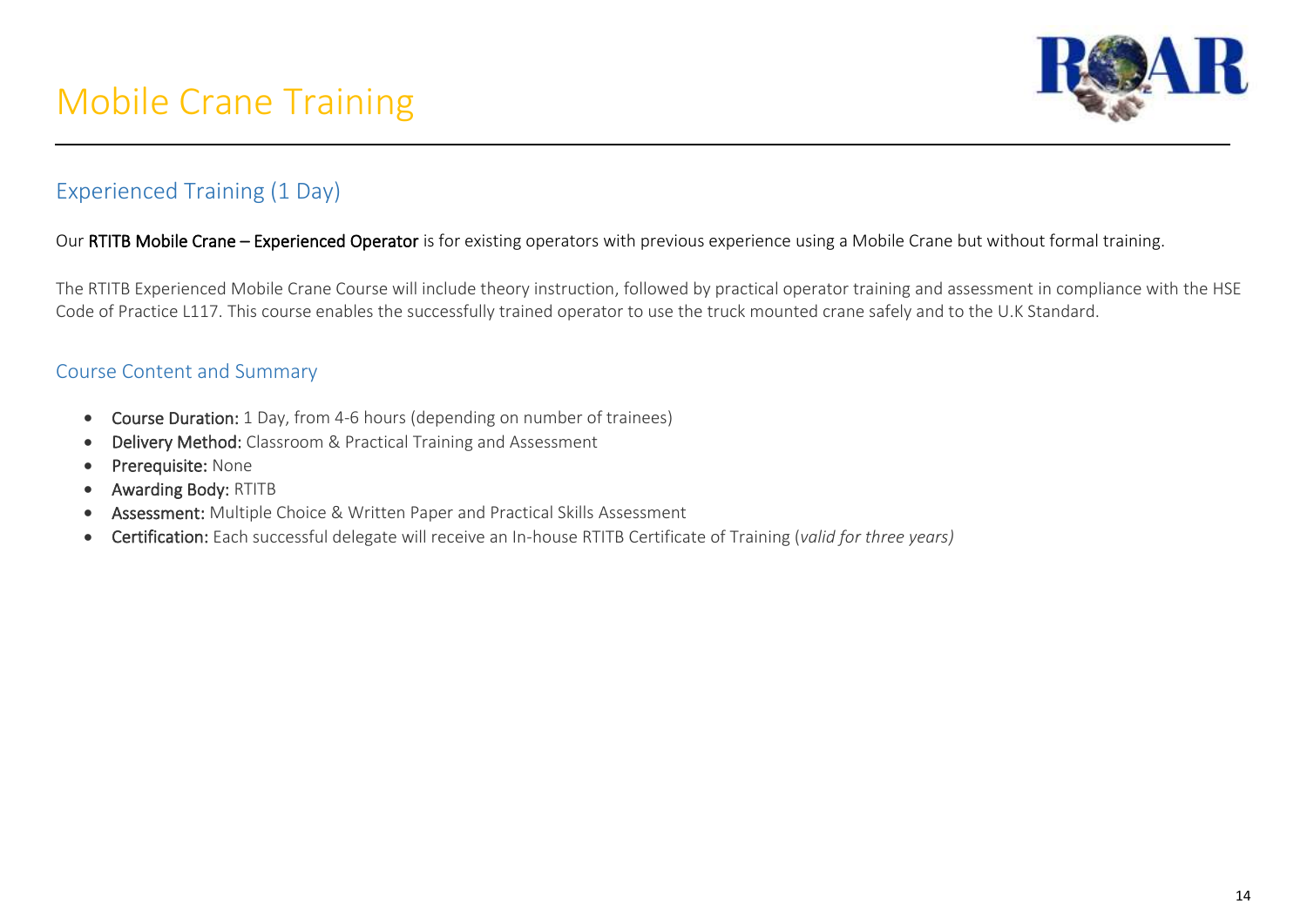

# <span id="page-14-0"></span>Refresher Training (1/2 Day)

Our RTITB Mobile Crane Training Course - Refresher is only available for operators who have held certification in the past and wish to renew their license to operate a mobile crane.

The RTITB Refresher Course will include theory instruction, followed by practical operator training and assessment in compliance with the HSE Code of Practice L117. This course enables the successfully trained operator to use the truck mounted crane safely and to the U.K Standard.

- Course Duration: Half A Day, usually 4 hours (flexible)
- Delivery Method: Classroom & Practical Training and Assessment
- Prerequisite: None
- Awarding Body: RTITB
- Assessment: Multiple Choice & Written Paper and Practical Skills Assessment
- Certification: Each successful delegate will receive an In-house RTITB Certificate of Training (*valid for three years)*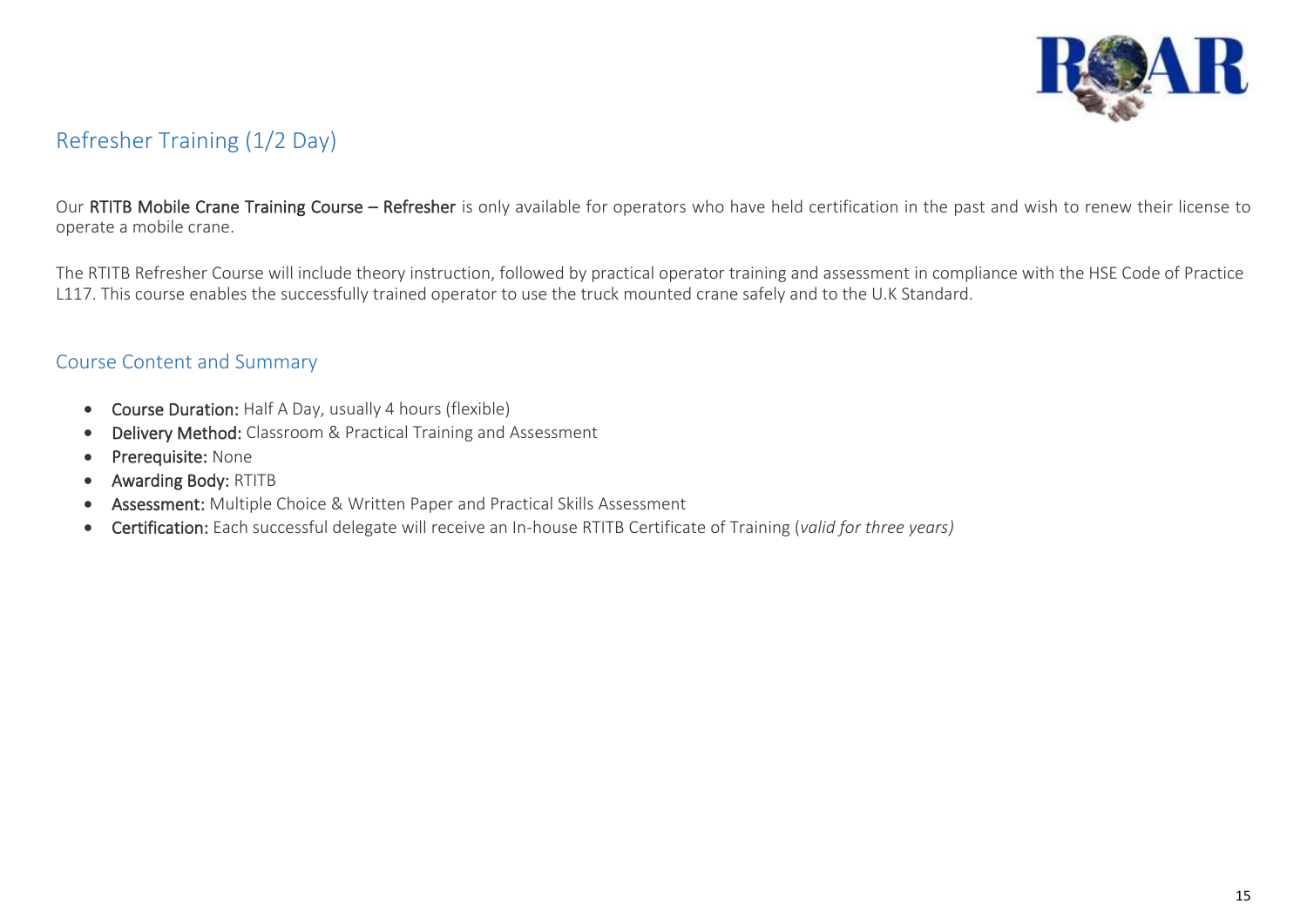

## <span id="page-15-0"></span>Novice Training (1-2 Days)

#### The RTITB Mobile Crane Training Course - Novice Operator is for operators with little or no previous experience using a mobile crane.

This RTITB Mobile Crane Novice Course will include theory instruction, followed by practical operator training and assessment in compliance with the HSE Code of Practice L117. This course enables the successfully trained operator to use the truck mounted crane safely and to the U.K Standard.

- Course Duration: 1-2 Days, usually 12 hours (flexible)
- Delivery Method: Classroom & Practical Training and Assessment
- Prerequisite: None
- Awarding Body: RTITB
- Assessment: Multiple Choice & Written Paper and Practical Skills Assessment
- Certification: Each successful delegate will receive an in-house RTITB Certificate of Training (*valid for three years)*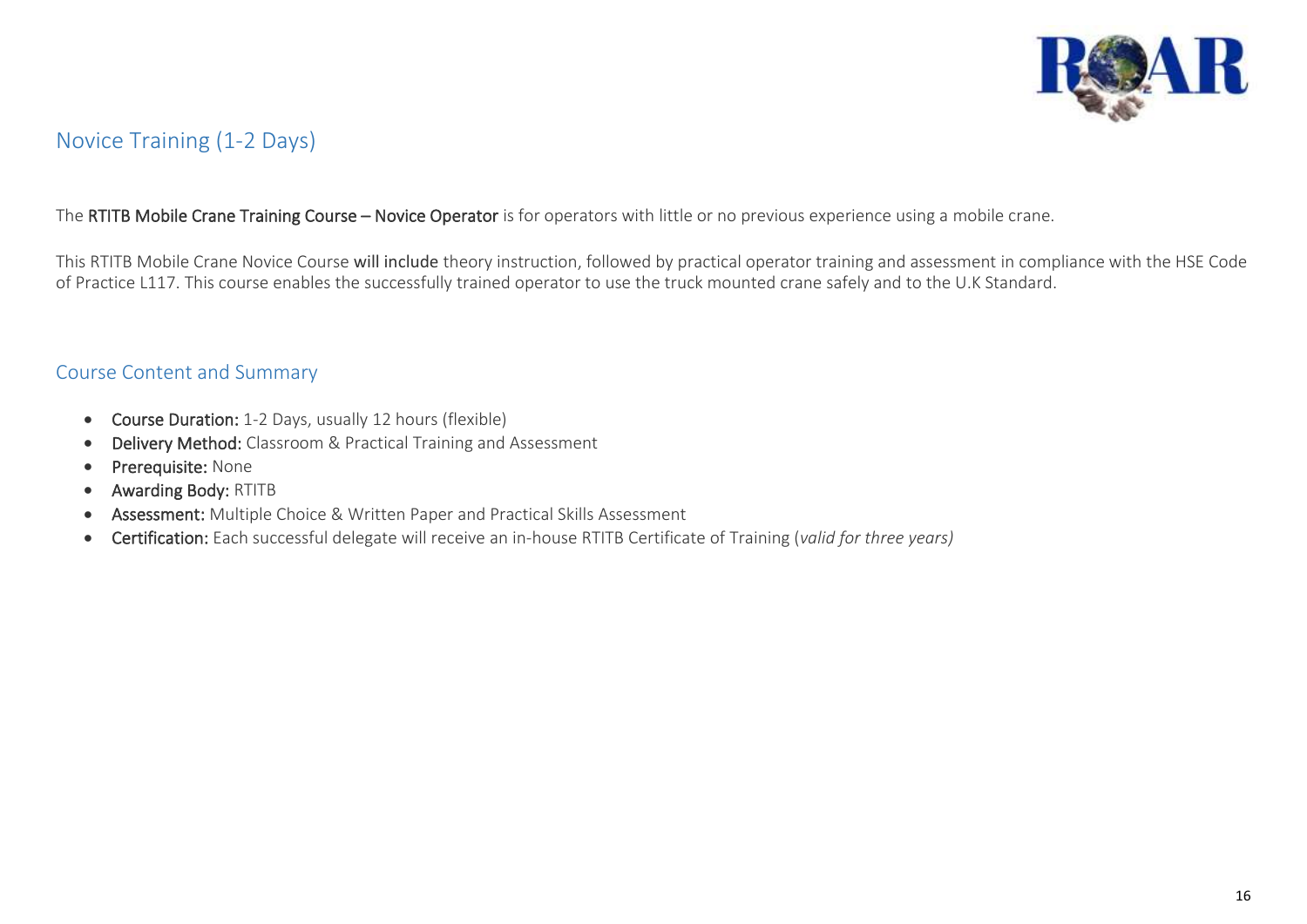## <span id="page-16-0"></span>What Will You Get From Our Mobile Crane Courses?



Successful operators will have a better understanding of relevant legislation, best practice and refresh their skills. They will be able to safely operate a Mobile Crane, in line with current approved methods and manufacturer's instructions.

### The course programme includes:

- Introduction to the Mobile Crane
- Pre-use inspection and take over maintenance
- Controls and instruments
- Weight assessment
- Load Plan & Risk Assessments
- Signals & Standards
- Operators & Owner Responsibilities
- Accident & Incident prevention
- Rigging equipment & regulations
- Practical test of basic operating skills
- Written test of operating knowledge

## <span id="page-16-1"></span>Price

Quote on Request The Cuote on Request Cuote on Request Cuote on Request

Experienced Novice Refresher Novice Refresher Novice

All Training Programmes are delivered at the Clients Facility.